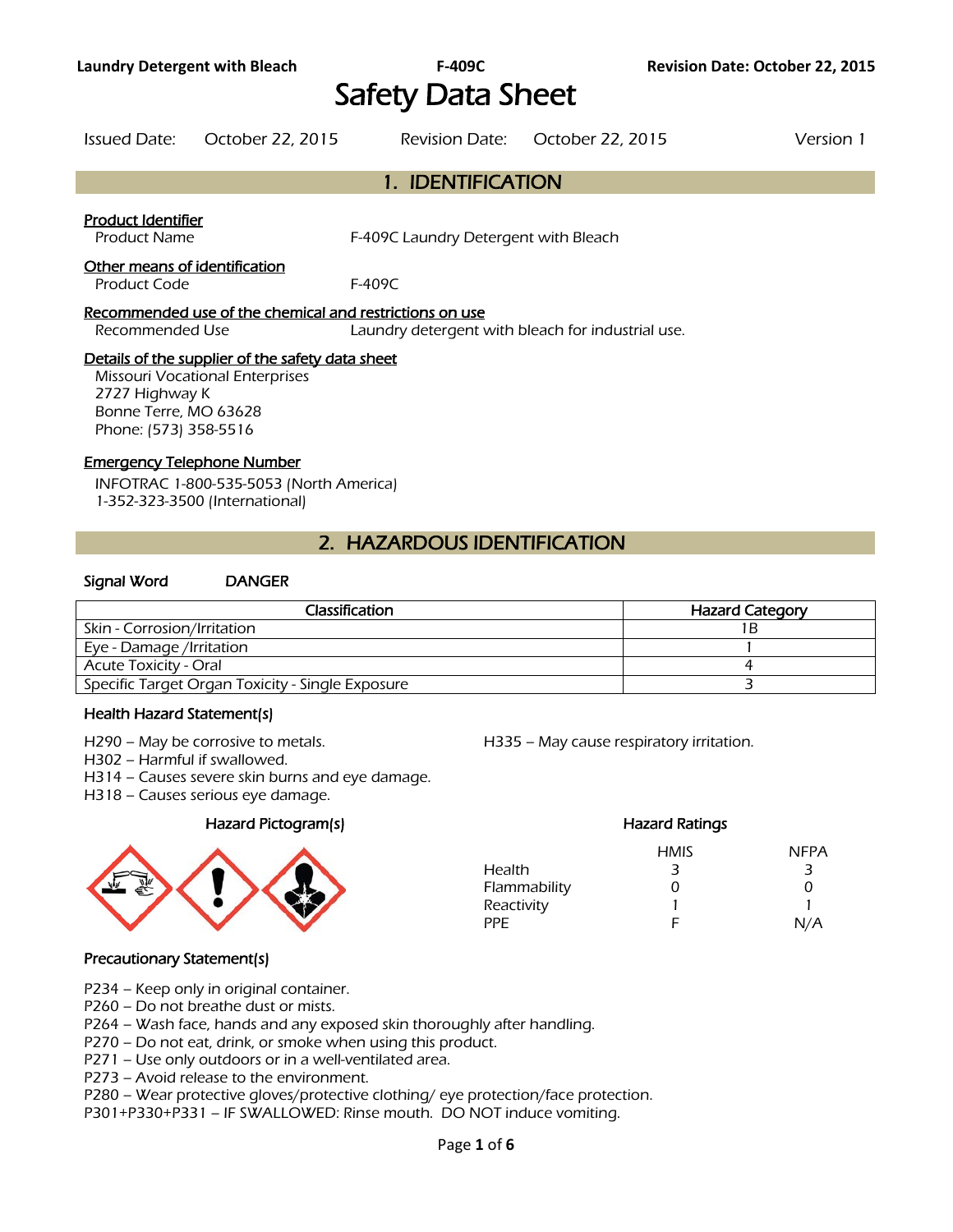P303+P361+P353 – IF ON SKIN (or hair): Remove/Take off immediately all contaminated clothing. Rinse skin with water/shower.

P304+P340 – IF INHALED: Remove victim to fresh air and keep at rest in a position comfortable for breathing. P305+P351+P338 – IF IN EYES: Rinse cautiously with water for several minutes. Remove contact lenses, if present and easy to do. Continue rinsing.

P310 – Immediately call a POISON CENTER or doctor/physician.

P391 – Collect spillage.

P403+P233 – Store in a well-ventilated place. Keep container tightly closed.

P405 – Store locked up.

P406 – Store in a corrosive resistant container with a resistant inner liner.

P501 – Dispose of contents and container in accordance with applicable local, regional, national, and/or international regulations.

## Potential Health Effects

| <b>Skin Contact</b> | May cause skin corrosion/irritation/burns. |
|---------------------|--------------------------------------------|
| Eye Contact         | May cause eye damage.                      |
| Inhalation          | May cause respiratory irritation.          |
| Ingestion           | May be harmful if swallowed.               |

# 3. COMPOSITION/INFORMATION ON INGREDIENT

| <b>Chemical Name/Pure Substance</b> | CAS#       | Weight-%  |
|-------------------------------------|------------|-----------|
| Sodium Carbonate Anhydrous          | 497-19-8   | 25-30     |
| Sodium Metasilicate Anhydrous       | 6834-92-0  | $15 - 20$ |
| Sodium Percarbonate                 | 15630-89-4 | $15 - 20$ |
| Valfor 100                          | 1318-02-1  | $10 - 15$ |
| Nacconol 90G                        | 68081-81-2 | $10 - 15$ |
| Acusol 445ND                        | 68479-09-4 | 1-5       |
| Sodium Carboxymethyl Cellulose      | 9004-32-4  | $0 - 2$   |
|                                     |            |           |

\*\*If Chemical Name/CAS No is "proprietary" and/or Weight-% is listed as a range, the specific chemical identity and/or percentage of composition has been withheld as a trade secret.

# 4. FIRST-AID MEASURES

| <b>General Advice</b>               | If you feel unwell, seek medical advice (show label where possible).                                                                                                                                                   |
|-------------------------------------|------------------------------------------------------------------------------------------------------------------------------------------------------------------------------------------------------------------------|
| <b>Eye Contact</b>                  | Rinse cautiously with water for several minutes. Remove contact lenses, if present and easy<br>to do. Continue rinsing. Get medical advice/attention.                                                                  |
| <b>Skin Contact</b>                 | Brush off excess chemical and immediately flush contaminated areas with plenty of water.<br>Take off contaminated clothing. Wash contaminated clothing before reuse. If skin<br>irritation persists, call a physician. |
| <b>Inhalation</b>                   | Remove victim to fresh air and keep at rest in a position comfortable for breathing. Call a<br>POISON CENTER or doctor/physician if you feel unwell.                                                                   |
| Ingestion                           | Rinse mouth. Do NOT induce vomiting. Call a POISON CENTER or doctor/physician if you<br>feel unwell.                                                                                                                   |
| Most important symptoms and effects |                                                                                                                                                                                                                        |

### Symptoms Prolonged contact may cause painful stinging or burning of eyes and lids, watering of eye,<br>and irritation. Prolonged contact may over saves severe skip irritation or mild burn and irritation. Prolonged contact may even cause severe skin irritation or mild burn.

# 5. FIRE-FIGHTING MEASURES

# Extinguishing Media

Suitable Extinguishing Media: Use extinguishing media that is appropriate to local circumstances.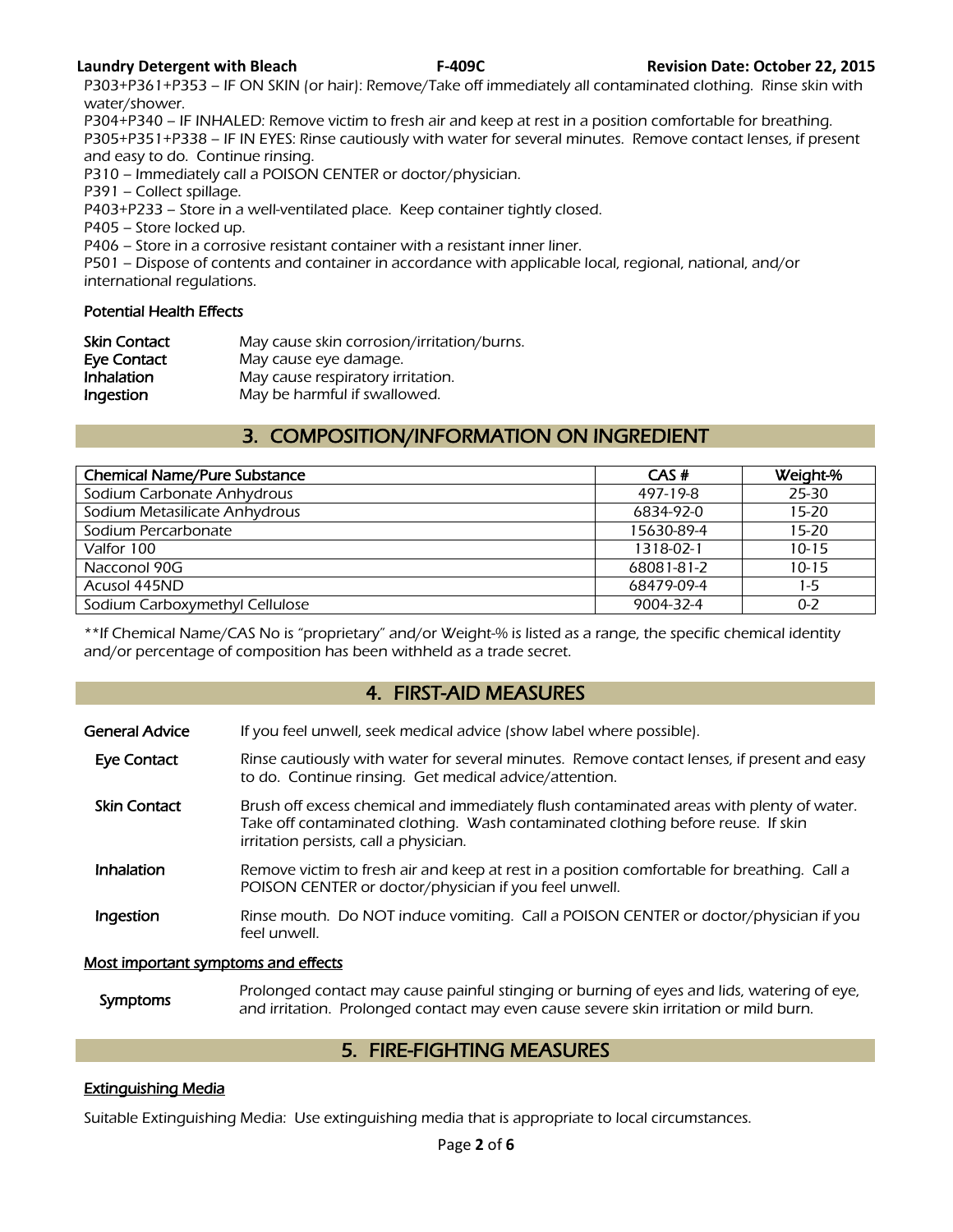Unsuitable Extinguishing Media: Not determined.

#### Specific Hazards Arising from the Chemical

Components of this product may decompose upon heating to produce corrosive and/or toxic fumes.

### Protective equipment and precautions for firefighters

As in any fire, wear self-contained breathing apparatus pressure-demand, MSHA/NIOSH (approved or equivalent) and full protective gear.

# 6. ACCIDENTAL RELEASE MEASURES

#### Personal precautions, protective equipment and emergency procedures

| Personal precautions                              | Do not get in eyes, on skin, or on clothing. Avoid creation of dust. Avoid<br>breathing dust. Do not eat, drink, or smoke in areas where this material is<br>used. Wash thoroughly after handling. Wet material may pose a slipping<br>hazard. |
|---------------------------------------------------|------------------------------------------------------------------------------------------------------------------------------------------------------------------------------------------------------------------------------------------------|
| <b>Environmental precautions</b>                  | Do not flush into surface water or sanitary sewer system. See Section 12<br>for additional ecological information.                                                                                                                             |
| Methods and material for containment and clean up |                                                                                                                                                                                                                                                |
| <b>Methods for Containment</b>                    | Prevent further leakage or spillage if safe to do so.                                                                                                                                                                                          |
| Methods for Clean up                              | Shovel dry material into suitable container. Vacuum any remaining<br>material into a suitable container. Liquid material may be removed with a                                                                                                 |

# 7. HANDLING AND STORAGE

vacuum truck. Wet material is slippery under foot.

#### Precautions for safe handling

Handle in accordance with good industrial hygiene and safety practice. Use only in well ventilated areas. Do not breathe dust. Wash face, hands, and any exposed skin thoroughly after handling. Use personal protection recommended in Section 8.

# Conditions for safe storage, including any incompatibilities

Storage Conditions Keep containers tightly closed in a dry, cool and well-ventilated place. Store locked up. Incompatible Materials Can generate heat when mixed with acids. When wet, flammable hydrogen gas may be produced from prolonged contact with alkali sensitive metals such as: aluminum, brass, bronze, copper, lead, tin, zinc.

# 8. EXPOSURE CONTROLS/PERSONAL PROTECTION

| <b>Chemical Name</b>   | <b>ACGIHTLV</b>          | <b>OSHA PEL</b>         | <b>NIOSH IDLH</b> |
|------------------------|--------------------------|-------------------------|-------------------|
| Sodium Metasilicate    |                          |                         |                   |
| Anhydrous              | $\overline{\phantom{a}}$ | 2 mg/m <sup>3</sup> TWA |                   |
| (CAS 6834-92-0)        |                          |                         |                   |
| Sodium Percarbonate    | 10 mg/m <sup>3</sup>     | 15 mg/m <sup>3</sup>    |                   |
| (CAS 15630-89-4)       |                          |                         |                   |
| Valfor 100             | 10 mg/m <sup>3</sup>     | 15 mg/m <sup>3</sup>    |                   |
| $(CAS1318-02-1)$       |                          |                         |                   |
| Methanol               | 262 mg/m <sup>3</sup>    | 260 mg/m <sup>3</sup>   |                   |
| (CAS 67-56-1)          |                          |                         |                   |
| Methyl Isobutyl Ketone | 82 mg/m <sup>3</sup>     | 410 mg/m <sup>3</sup>   |                   |
| (CAS 108-10-1)         |                          |                         |                   |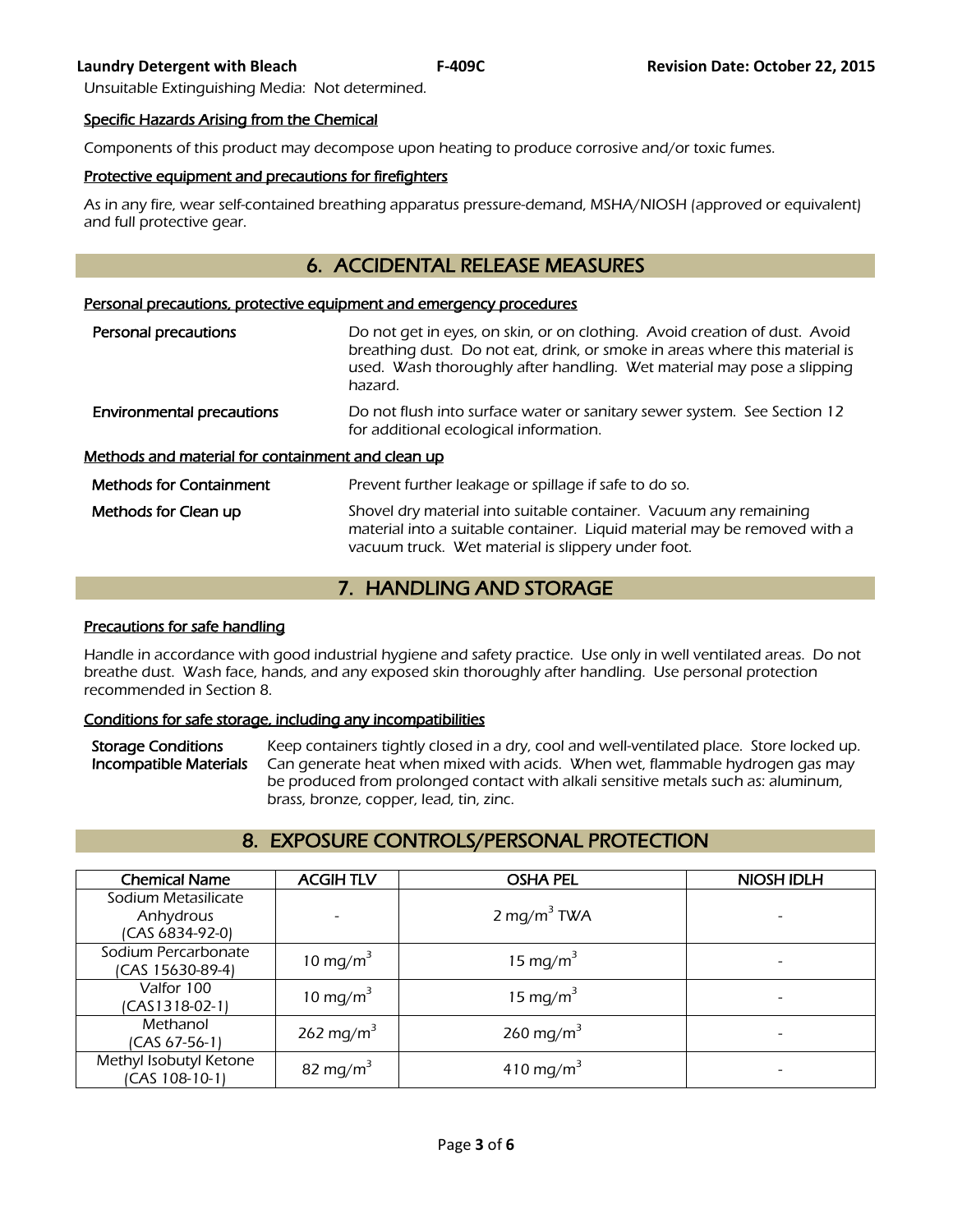| <b>Laundry Detergent with Bleach</b><br>Appropriate engineering controls | <b>F-409C</b>                                                                                                                                                              | <b>Revision Date: October 22, 2015</b> |
|--------------------------------------------------------------------------|----------------------------------------------------------------------------------------------------------------------------------------------------------------------------|----------------------------------------|
| <b>Engineering Controls</b>                                              | Apply technical measures to comply with the occupational exposure limits.                                                                                                  |                                        |
|                                                                          | Individual protection measures, such as personal protective equipment                                                                                                      |                                        |
| Eye/Face Protection                                                      | Wear approved safety goggles.                                                                                                                                              |                                        |
| Skin and Body Protection                                                 | Wear appropriate clothing to prevent repeated or prolonged skin contact.                                                                                                   |                                        |
| Respiratory Protection                                                   | Ensure adequate ventilation, especially in confined areas.                                                                                                                 |                                        |
| <b>General Hygiene Considerations</b>                                    | Do not eat, drink, or smoke when using this product. Wash contaminated<br>clothing before reuse. Handle in accordance with good industrial hygiene<br>and safety practice. |                                        |

# 9. PHYSICAL AND CHEMICAL PROPERTIES

# **Appearance**

| <b>Physical State</b>                                | Solid                                                                                                                                                                                                                                                | Odor                    | Tide           |
|------------------------------------------------------|------------------------------------------------------------------------------------------------------------------------------------------------------------------------------------------------------------------------------------------------------|-------------------------|----------------|
| Color                                                | White                                                                                                                                                                                                                                                | <b>Odor Threshold</b>   | Not Determined |
| Property                                             | <b>Values</b>                                                                                                                                                                                                                                        | <b>Remarks - Method</b> |                |
| рH                                                   | Approx. 11                                                                                                                                                                                                                                           | 1% solution             |                |
| Melting Point/Freezing Point                         | Not determined                                                                                                                                                                                                                                       |                         |                |
| <b>Boiling Point/Boiling Range</b>                   | Not determined                                                                                                                                                                                                                                       |                         |                |
| <b>Flash Point</b>                                   | Not determined                                                                                                                                                                                                                                       |                         |                |
| <b>Evaporation Rate</b>                              | Not determined                                                                                                                                                                                                                                       |                         |                |
| Flammability (Solid, Gas)                            | Non-Flammable                                                                                                                                                                                                                                        |                         |                |
| <b>Upper Flammability Limits</b>                     | Not determined                                                                                                                                                                                                                                       |                         |                |
| <b>Lower Flammability Limits</b>                     | Not determined                                                                                                                                                                                                                                       |                         |                |
| <b>Vapor Pressure</b>                                | Not determined                                                                                                                                                                                                                                       |                         |                |
| <b>Vapor Density</b>                                 | Not determined                                                                                                                                                                                                                                       |                         |                |
| <b>Specific Gravity</b>                              | Not determined                                                                                                                                                                                                                                       |                         |                |
| <b>Water Solubility</b>                              | Complete                                                                                                                                                                                                                                             |                         |                |
| Solubility in other solvents                         | Not determined                                                                                                                                                                                                                                       |                         |                |
| <b>Partition Coefficient</b>                         | Not determined                                                                                                                                                                                                                                       |                         |                |
| <b>Auto-ignition Temperature</b>                     | Not determined                                                                                                                                                                                                                                       |                         |                |
| <b>Decomposition Temperature</b><br><b>Viscosity</b> | Not determined<br>Not determined                                                                                                                                                                                                                     |                         |                |
| <b>Explosive Properties</b>                          | Not determined                                                                                                                                                                                                                                       |                         |                |
| <b>Oxidizing Properties</b>                          | Not determined                                                                                                                                                                                                                                       |                         |                |
|                                                      |                                                                                                                                                                                                                                                      |                         |                |
|                                                      | <b>STABILITY AND REACTIVITY</b><br>10 <sub>1</sub>                                                                                                                                                                                                   |                         |                |
| Reactivity                                           | Not reactive under normal conditions.                                                                                                                                                                                                                |                         |                |
|                                                      |                                                                                                                                                                                                                                                      |                         |                |
| <b>Chemical Stability</b>                            | Stable at normal temperatures and pressures.                                                                                                                                                                                                         |                         |                |
| <b>Conditions to Avoid</b>                           | Exposure to air or moisture over prolonged periods.                                                                                                                                                                                                  |                         |                |
| Incompatible materials                               | Can generate heat when mixed with acids. When wet, flammable hydrogen<br>gas may be produced from prolonged contact with alkali sensitive metals<br>such as: aluminum, brass, bronze, copper, lead, tin, zinc. Bases, reducing<br>agents, and water. |                         |                |
| <b>Hazardous Decomposition</b><br><b>Products</b>    | Sodium oxides. Carbon oxides. Sulfur oxides. Oxygen.                                                                                                                                                                                                 |                         |                |
| Hazardous Polymerization                             | Will not occur.                                                                                                                                                                                                                                      |                         |                |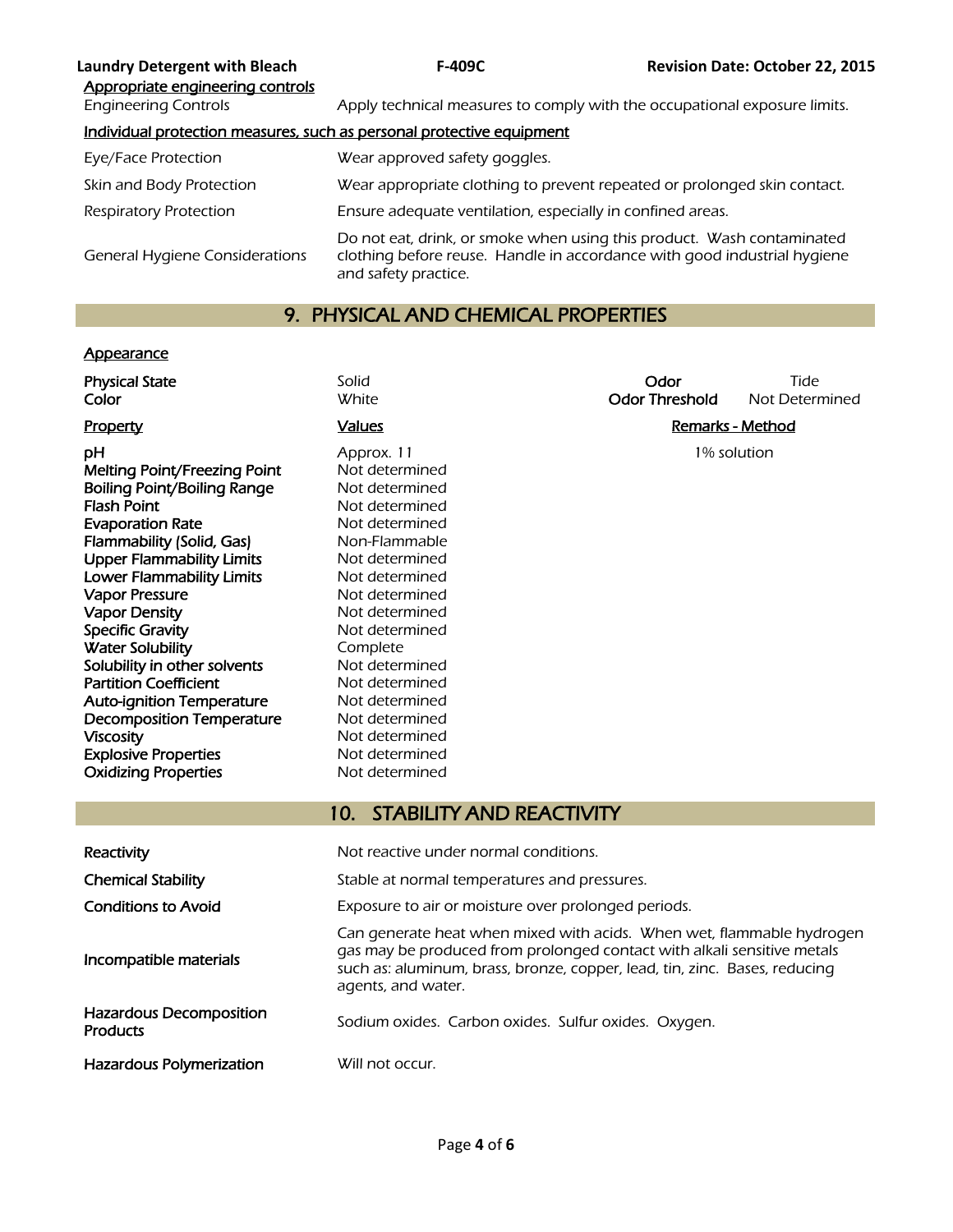# 11. TOXICOLOGICAL INFORMATION

#### Mixture Toxicity

Toxicological data have not been determined specifically for this product.

# 12. ECOLOGICAL INFORMATION

#### **Ectotoxicity**

Ecological studies have not been determined specifically for this product.

# 13. DISPOSAL CONSIDERATIONS

| <b>Disposal Instructions</b>             | Dispose of contents/container in accordance with local, regional, national,<br>and international regulations.                                                                                                    |
|------------------------------------------|------------------------------------------------------------------------------------------------------------------------------------------------------------------------------------------------------------------|
| Hazardous Waste Code                     | Not available.                                                                                                                                                                                                   |
| Waste from residues / unused<br>products | Dispose of in accordance with local regulations. Empty containers or liners<br>may retain some product residues. This material and its container must be<br>disposed of in a safe manner.                        |
| <b>Contaminated Packaging</b>            | Empty containers should be taken to an approved waste handling site for<br>recycling or disposal. Since emptied containers may retain product residue,<br>follow label warnings even after container is emptied. |
|                                          | <b>14. TRANSPORT INFORMATION</b>                                                                                                                                                                                 |
|                                          |                                                                                                                                                                                                                  |

Please see current shipping paper for most up to date shipping information,<br>Note including exemptions and special circumstances.

| DOT I.D. Number                 | Un3262                         |
|---------------------------------|--------------------------------|
| <b>DOT Proper Shipping Name</b> | Corrosive solid, basic, n.o.s. |
| <b>DOT Hazard Classes:</b>      |                                |
| US DOT                          | 8                              |
| Road (ADR)                      | 8                              |
| Air (ICAO/IMDG)                 | 8                              |
| Sea (IMO/IMDG)                  | 8                              |
|                                 |                                |
| <b>Packing Group</b>            |                                |
| <b>DOT Label</b>                | 8                              |
|                                 |                                |

15. REGULATORY INFORMATION

# U.S. Federal Regulations

Contents of this SDS comply with OSHA Hazard Communication Standard CFR 1910.1200.

# OSHA Hazard Communication Standard (29 CFR 1910.1200)

( X ) Hazardous ( ) Non- Hazardous

| SARA TITLE III           |                                                                           |
|--------------------------|---------------------------------------------------------------------------|
| Section 302/304          | Extremely Hazardous Substances: None                                      |
| Section 311/312          | (40CFR370) Hazardous Categories: Acute                                    |
| Section 313              | Contains the following SARA 313 Toxic Release Chemicals: None             |
| <b>CERCLA</b>            |                                                                           |
| <b>CERCLA Regulatory</b> | This product contains the following ingredient(s) on the CERCLA hazardous |
|                          | substance list: Methyl Isobutyl Ketone (108-10-1).                        |